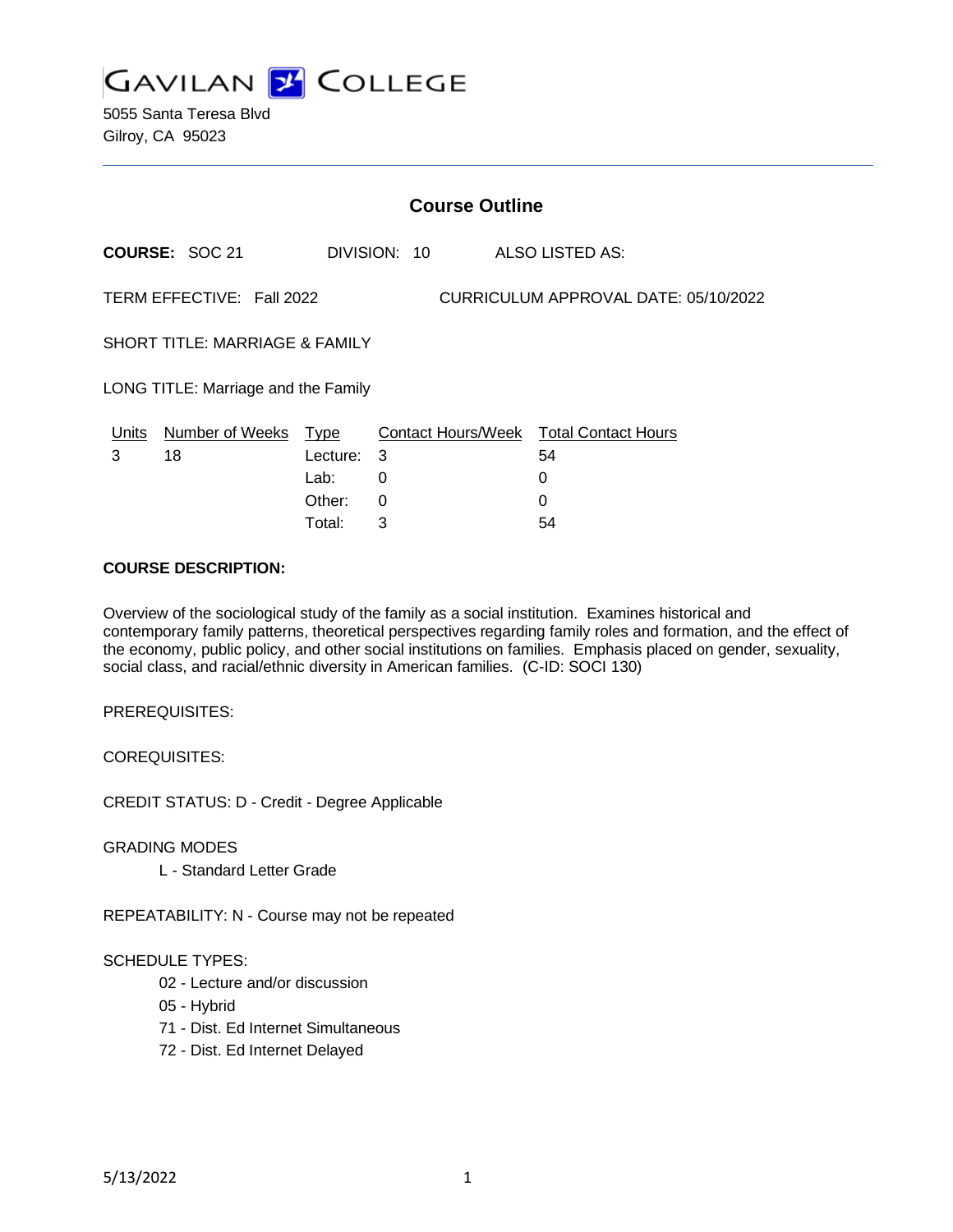### **STUDENT LEARNING OUTCOMES:**

By the end of this course, a student should:

1. Identify current and historical trends in marriage and family formation in the United States using evidence from the course materials

- 2. Discuss sociological theories explaining aspects of family life (e.g. parenting, family violence, divorce).
- 3. Identify role of gender, race, social class, and/or sexuality in family dynamics.
- 4. Critique public policy related to marriage and family, and assess its impact on your own lived experience.

# **COURSE OBJECTIVES:**

By the end of this course, a student should:

1. Learn about the major theoretical paradigms and how they are applied to the study of family.

2. Learn about the historical changes in family structure in the United States.

3. Learn the explanations for poverty, the effects of poverty, and possible solutions proposed by sociologists.

4. Learn about the ways that the American race system may influence family structure.

5. Learn about how immigration policy affects family life.

6. Learn how the gender system influences family life and the ways that parents shape and reinforce cultural expectations of sexuality and gender.

7. Learn about changes in dating, courtship, and mate selection over time.

8. Learn about the historical changes in perceptions of parenthood.

9. Learn about typologies of parenthood (e.g. Baumrind's typology, Lareau's concerted cultivation and accomplishment of natural growth).

10. Learn about the social, legal, and economic barriers to becoming a parent for LGB individuals and couples.

11. Learn about fertility rates and trends in the United States and how they compare globally.

12. Learn about perceptions and patterns of adoption as a family form (e.g. the adoption triad, stigmatization, etc.)

13. Learn about how sociologists study work and family life balance.

14. Learn about issues related to aging and how public and private safety nets are conceptualized.

15. Learn about various theoretical perspectives of family violence and Intimate Partner Violence.

16. Learn about current and historical trends in divorce in the United States and how divorce affects children.

17. Learn about current and historical trends of stepfamilies in the United States and how these families function.

18. Learn about how social policies impact family life.

### **CONTENT, STUDENT PERFORMANCE OBJECTIVES, OUT-OF-CLASS ASSIGNMENTS**

Curriculum Approval Date: 05/10/2022

Sociological Perspectives on the Family

(4 hours)

Theoretical and methodological approaches to the sociological study of marriage and family. Students will be able to identify major theoretical frameworks (e.g. functionalism, conflict theory, symbolic interaction, exchange theory, feminist theory) and methodological approaches (e.g. data sources, qualitative and quantitative methods) used to study contemporary family arrangements and the institution of marriage.

The History of the (American) Family

(3 hours)

The study of the history of marriage and family. Students will be able to list major historical events which influenced the institution of marriage and the family (e.g. industrial revolution, The Great Depression) and evaluate the current state of marriage using an historical perspective. Particular attention will be paid to competing perspectives of family / marital decline and family change.

Social Class and Family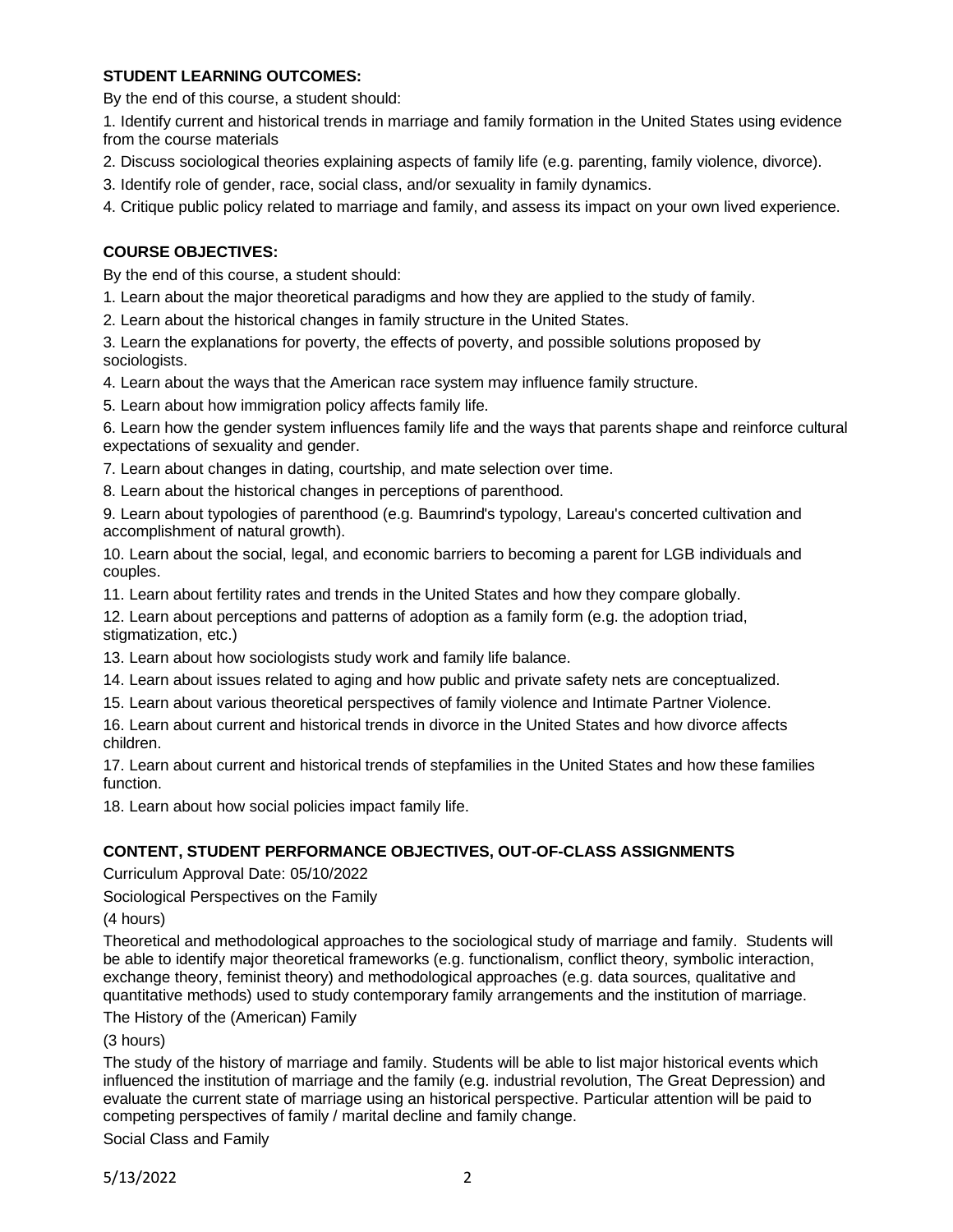# (4 hours)

Students will explore the role of social class in family formation, functioning, and outcomes. Topics include social and cultural capital, the intergenerational transmission of wealth, social mobility, poverty and homelessness, and the effects of social class on parenting and childhood outcomes.

Race and Family

(4 hours)

Students will explore the relationship between the racial structure and family. Students will be able to identify racial diversity in family, racialized patterns in family functioning and formation, and the role that institutionalized racism plays in family and child outcomes. The effect of immigration policy on families in the United States will also be explored.

Gender and Family

(4 hours)

Students will explore the relationship between the gender system and family. Students will be able to identify and apply gender theories (e.g. gender as a social structure, ?doing gender?, the social construction of gender, gender essentialism, sex roles) to current and historical family dynamics. Particular attention will be paid to gender socialization, gender roles, and the reproduction and resistance of gender based inequality within the family.

Sexuality and Family

(3 hours)

This unit will explore the sociological study of love and intimate relationships. Topics to be covered include: theories of love and intimacy, marital and non-marital sexuality, infidelity, sexual socialization, sexual orientation, and sex education.

Marriage, Cohabitation, and Mate Selection

(4 hours)

This unit will explore changes in the institution of marriage and the mate selection process. Topics will include: shift from institutional marriage to individual marriage, assortative mating and the marriage market, changes in dating and courtship practices, marital quality, and trends in cohabitation, delaying of marriage, and the marriage gap.

Parenting and Childhood

(4 hours)

In this unit, students will explore historical and contemporary parenting practices and cultural beliefs regarding childrearing. Topics include Baumrind?s typology, Lareau?s concepts of concerted cultivation and natural growth, pronatalism, benefits and costs of having children, and perspectives on mothering and fathering as identities and activities. Research on same-sex parents will also be explored.

Fertility, Infertility, and Adoption

(3 hours)

This unit explores fertility and infertility using both sociological and demography perspectives. Topics include changes in fertility rates, birth control and (un)planned pregnancy, the medicalization of pregnancy and birth, responses to infertility (e.g. in-vitro fertilization, insemination). Adoption, foster care, and surrogacy are also discussed as both responses to infertility and alternative pathways to parenthood.

Work and Family

(4 hours)

This unit explores the role of paid and unpaid work within the private and public spheres and its effect on family functioning. The division of household labor, childrearing, and other care work are discussed with particular emphasis on gender inequality. Family leave policy, work-family balance, and the second shift will be explored in-depth.

Aging and Families across Generations

(3 hours)

This unit explores the process of aging and the changing roles of grandparents in contemporary families. Particular attention will be paid to health and well-being of aging adults and cultural expectations attached to various life stages.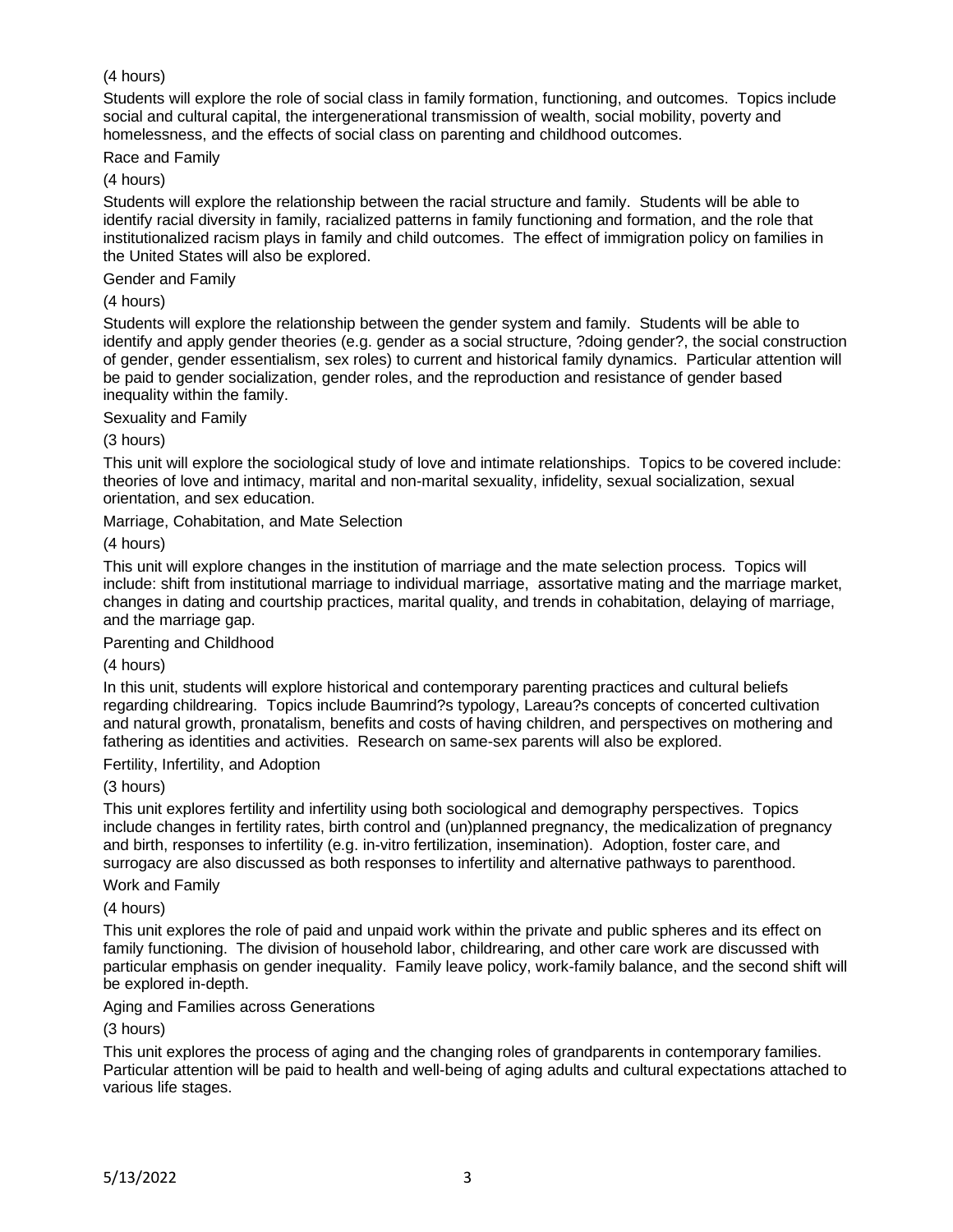Family Violence

(3 hours)

This unit will explore trends in various types of family violence (e.g. intimate partner violence, child abuse, sibling abuse, elder abuse, sexual, emotional, and physical abuse) and sociological theories of family violence (e.g. Johnson?s typology, social learning theory, frustration-aggression, resource theories, and feminist theories). Students will also explore issues regarding data collection of family violence (surveys, shelters, courts, etc.) and how these issues have influenced public policy related to prevention of violence.

**Divorce** 

(3 hours)

This unit will provide an exploration of historical and current trends in divorce, public perceptions of divorce, sociological theories (both micro and macro) that explain divorce, the effects of divorce on children, parenting after divorce, and the consequences of divorce for society. Students will also explore ?the case for divorce? to determine under what circumstances divorce can be detrimental or beneficial for children and adults.

**Stepfamilies** 

(3 hours)

This unit will provide students the opportunity to explore stepfamily formations. Particular attention will be paid to the dynamics of stepfamilies (e.g. roles of step-parents, children?s adjustment, and relationships between various members of the stepfamily unit). Examination of current laws relating to rights and responsibilities of step parents and their stepchildren will also be included.

Future of Families and Family Policy

(3 hours)

This unit explores theories of how families may change in the future. Particular attention will be paid to current debates about public policy meant to regulate and encourage specific marriage and family forms. Final Exam (2 hours)

# **METHODS OF INSTRUCTION:**

Instruction will include lecture, group discussion, and small group activities.

### **OUT OF CLASS ASSIGNMENTS:**

Required Outside Hours 58 Assignment Description Complete assigned readings and view required films/videos. Required Outside Hours 50 Assignment Description Complete written assignments, such as research papers, reflective essays, and reading reflections.

### **METHODS OF EVALUATION:**

Writing assignments Evaluation Percent 50 Evaluation Description Written homework and term papers.

Objective examinations Evaluation Percent 50 Evaluation Description Multiple choice, true/false, short answer essay.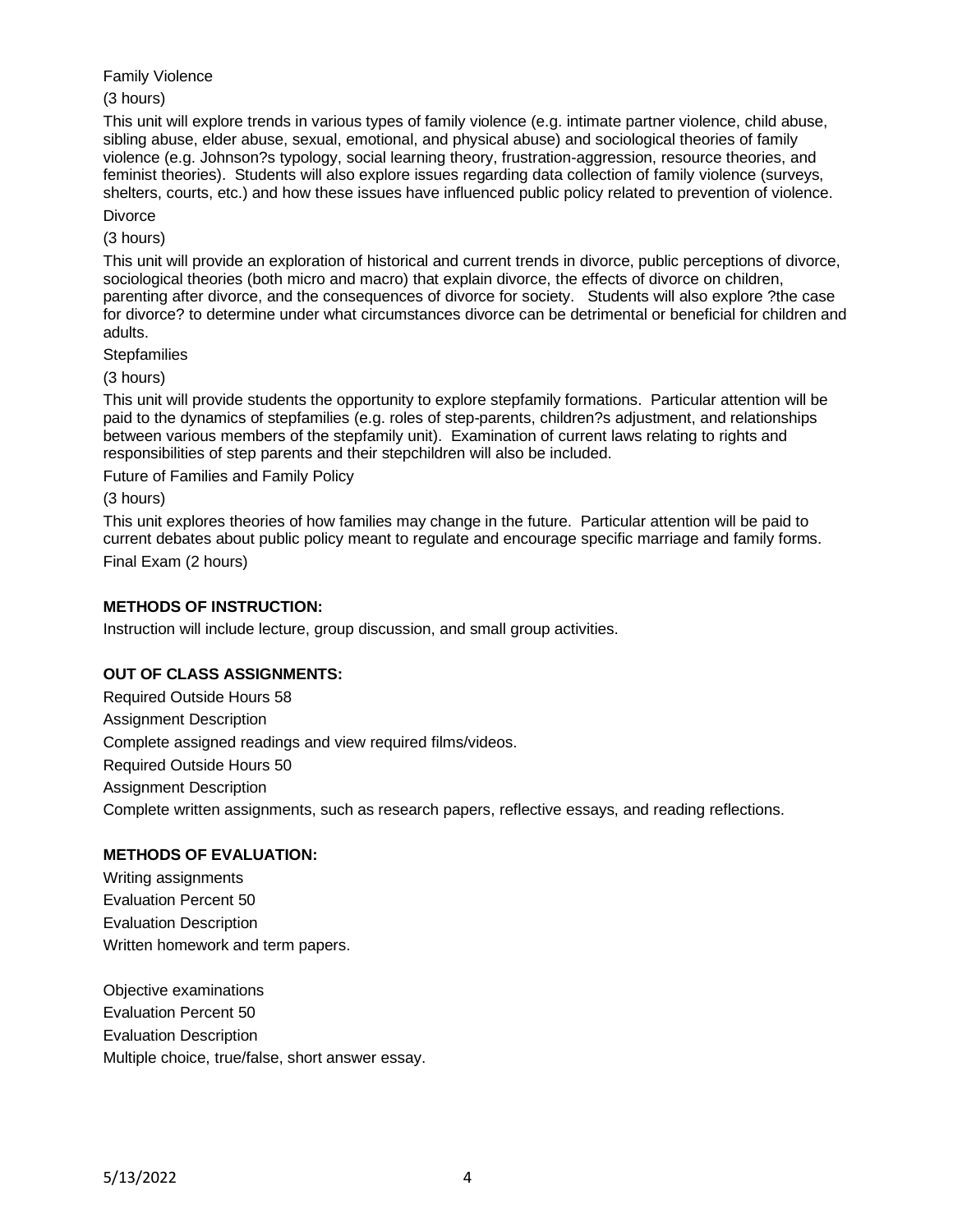# **REPRESENTATIVE TEXTBOOKS:**

The Family: Diversity, Inequality, and Social Change. 3rd Edition, Cohen, Philip, Norton, 2021. ISBN: 978-0-393-53731-4

Rationale: This textbook is considered a leading text in family sociology. Faculty in the sociology program agreed that this would be an ideal text to use.

12+ Grade Verified by: Nicholas Park

### **RECOMMENDED TEXTBOOKS OR OTHER MATERIALS:**

Families as They Really Are, 2nd Edition, Barbara Risman & Virginia Rutter, Norton, 2015. ISBN: 978-0-393-93767-1

Rationale: This book is highly recommended as a reader or primary text. Each chapter is written by experts in subfields of sociology. Should a third edition become available, faculty are encouraged to use it. 12+ Grade Verified by: Nicholas Park